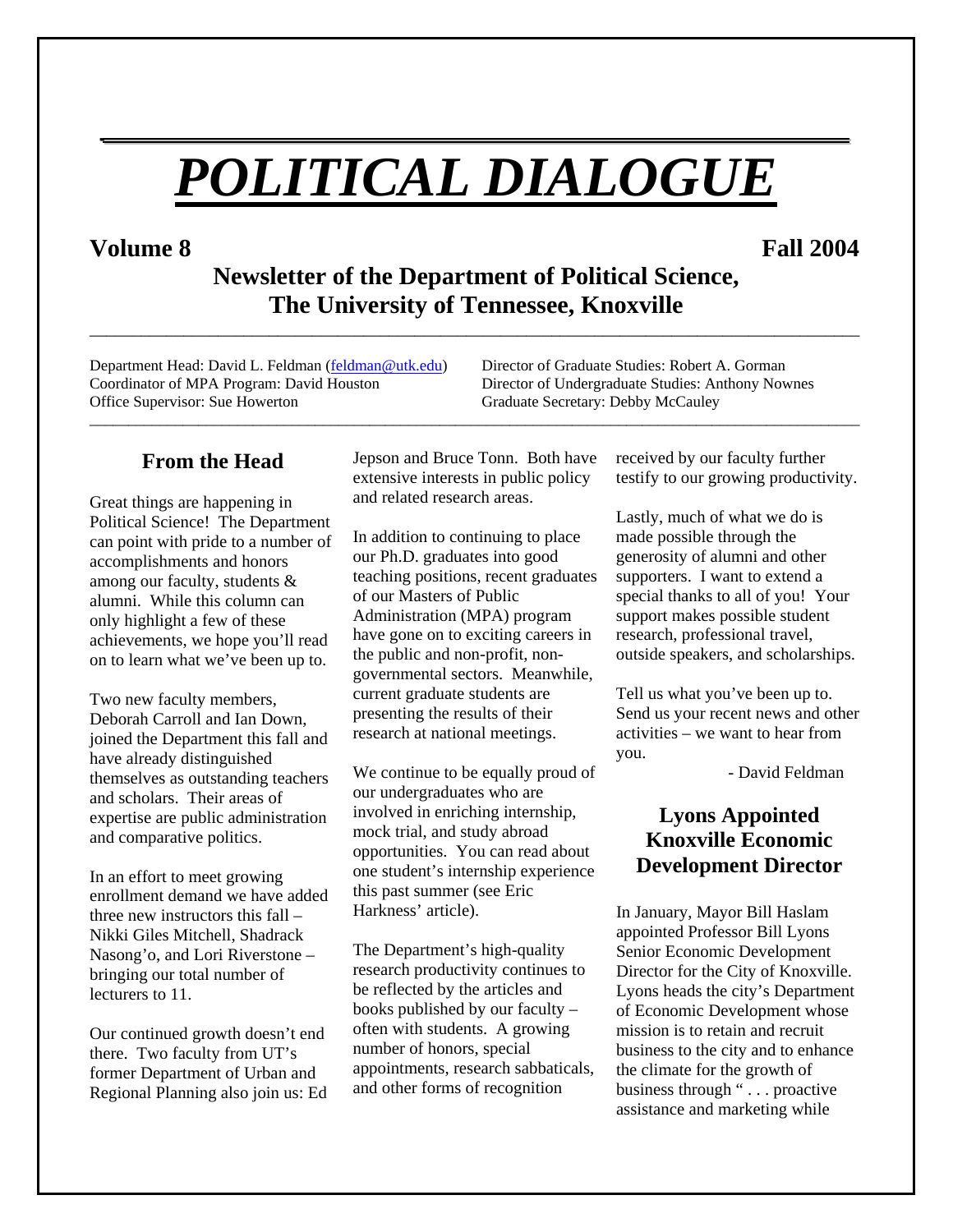working in concert with appropriate organizations and individuals."

The Economic Development Department facilitates activities related to historic preservation, major capital investment projects, and public input for city projects and services, especially downtown.

# **Lipinski Runs for Congress**

Professor Dan Lipinski has been nominated by the Illinois Democratic Party to run for the U.S. House of Representatives this November. If elected, Dan will succeed his father, William Lipinski, as incumbent for the state's 3rd Congressional District.

'My heart has always been here. I've always wanted to come back," Dan said after his nomination. He also stated that, if elected, he would try to retain his father's seat on the House Transportation Committee and that his other priorities include education and affordable, accessible health care.

"I believe the job of a member of Congress is to fulfill the hopes of the people and to help them achieve their dreams," he said. We wish Dan all the best as he pursues a dream of his own.

### **Department Welcomes New Faculty**

Welcome to Deborah Carroll and Ian Down who joined the department this fall! Deborah received her Ph.D. from the University of Wisconsin-Milwaukee (2004). Her areas of expertise are public financial management, state and local

taxation, and urban economic development. Dr. Carroll received the 2004 *Emerging Scholars Award*  from the Urban Affairs Association; a prize given to a scholar whose work "exemplifies commitment to research on significant urban issues."

Dr. Down comes to us from the University of North Carolina, Chapel Hill where he completed his Ph.D. in 2003. His areas of expertise include comparative politics and international relations. He has studied economic restructuring in advanced industrial countries, the role of central banks in economic policy, and regional integration. He also served as a post-doctoral fellow (2004) at the University of California-Davis.

#### **New Lecturers Help with Enrollment Growth**

While UT is welcoming one of its largest and most talented crop of freshman this fall, due in part to Tennessee's new Lottery Scholarships, departmental enrollment continues to increase at *all* levels of undergraduate instruction. Joining our talentladen staff to help instruct these additional students are: Nikki Giles Mitchell, who received her Ph.D from our department in 2004; Shadrack Nasong'o, a native of Kenya who received his Ph.D. from Northeastern University in Boston; (2004); and Lori Riverstone, a UT doctoral candidate.

While all three will be teaching our introductory 100-level classes, they will also be responsible for some high-demand upper level courses as well, including American Political Thought, International Relations,

and State and Local Government. Nikki, Lori, and Shadrack share accommodations in newly renovated 1017 McClung Tower – please stop in and welcome them!

# **Folz and Zhong on Professional Leave**

Professors David Folz and Yang Zhong are on professional leave this fall under UT's new Faculty Professional Development Leave program introduced last winter. The program provides a competitive opportunity for UT faculty to receive teaching sabbaticals for periods of between a semester and a full academic year to pursue research.

Folz is completing a book titled *Managing America's Small Cities,*  and is also carrying out a national survey of small city chief executives and council members. He intends to prepare a prospectus for another book based on information from this survey.

Zhong's project is entitled: *Political Culture and Participation in the Chinese Countryside*. It explores the penetration of democratic, participatory values among the Chinese peasantry. Zhong is also continuing research on local policymaking and democracy in China and has been traveling this fall in Singapore, China, and Taiwan.

# **Fitzgerald Receives Institute of Public Service Award; Also Heads American Studies**

Professor Michael Fitzgerald has received the UT Institute for Public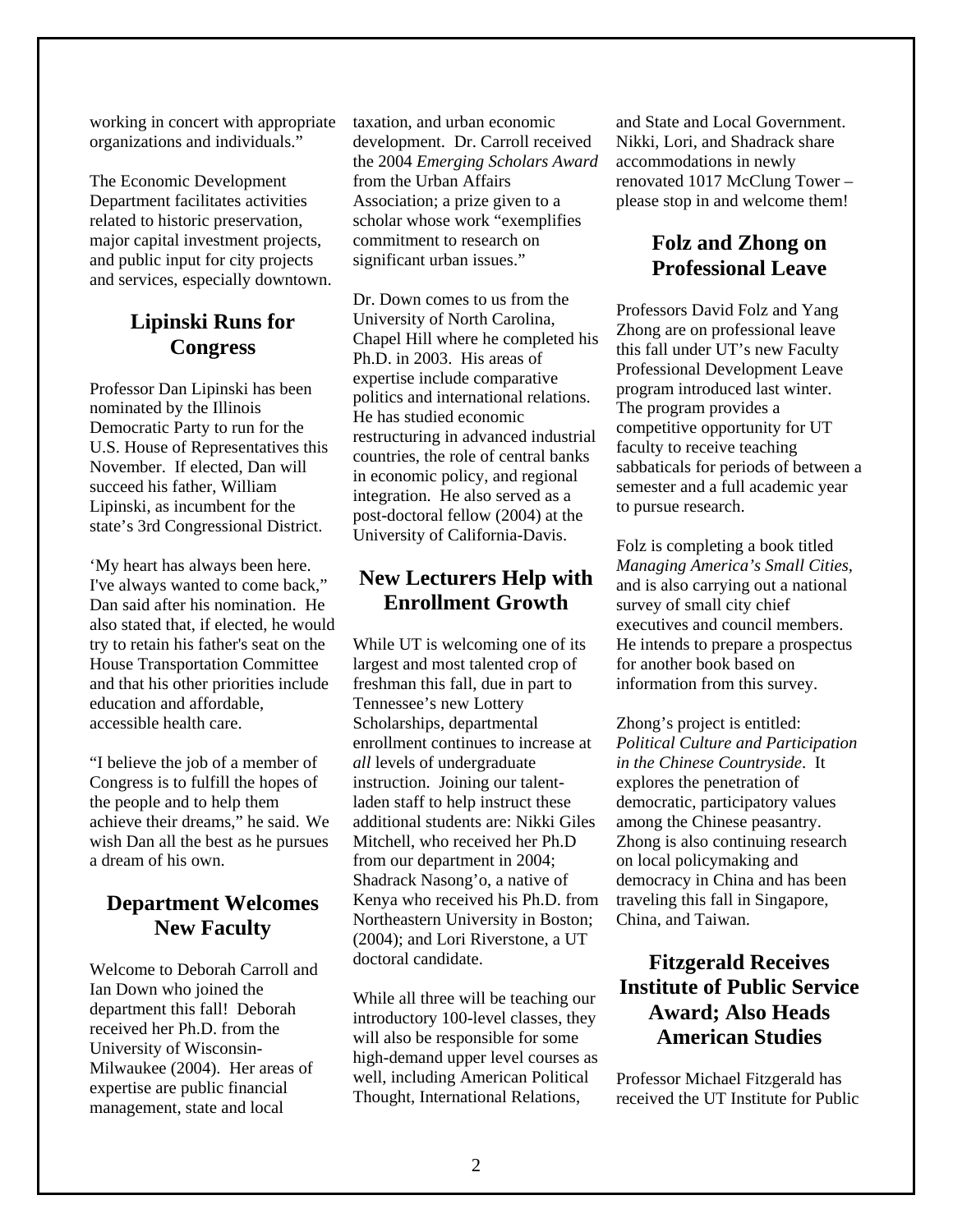Service's *Faculty Excellence Award.* This is the first time the award has been given, and it will be officially bestowed at the Institute's annual meeting in Gatlinburg in September. The Institute's mission is to serve Tennesseans by linking university expertise with community and workplace needs.

Fitzgerald has also been appointed Director of UT's inter-disciplinary program in American Studies beginning this fall.

# **Urban and Regional Planners become "McClung-eons"**

Professors Edward Jepson and Bruce Tonn recently joined the Department. Both were previously affiliated with the Department of Urban and Regional Planning, eliminated as a result of recommendations of a campuswide *Review and Re-direction Taskforce*.

Jepson and Tonn continue to teach Urban Studies courses, and plans are afoot to offer a revamped Masters of Science in Planning.

Tonn, whose Ph.D (1982) is from Northwestern University is an interdisciplinary scholar whose research embraces energy and environmental policy, future studies, decision-making under uncertainty, and information technology. He has served on peer review panels for the National Science Foundation, EPA, and the Defense Advanced Research Projects Agency (DARPA). Tonn is the author of over 80 articles.

Jepson, whose Ph.D. is from Wisconsin (1999), is interested in sustainable development, economic development, and land use planning. His article, "The Adoption of Sustainable Development Policies and Techniques in U.S. Cities: How Wide, How Deep, and What Role for Planners?" *Journal of Planning Education and Research* (March 2004) was cited by SAGE publications as one of the top ten most downloaded articles in urban studies and planning for 2003-4.

#### **Instructor Invited to Nonproliferation Conference**

Will Jennings was invited to participate in the *Teaching Non-Proliferation Institute* at the University of North Carolina-Asheville in mid-June. Faculty from throughout the nation engaged in roundtable discussions with experts in the fields of nuclear terrorism and proliferation. Sponsored by the Ploughshares Fund, the purpose of the institute was to aid faculty from a variety of academic disciplines in developing courses that will expose students to nuclear proliferation-related issues.

# **Gorman to serve as Graduate Coordinator; Houston becomes MPA Coordinator**

Professor Robert Gorman is the new Coordinator of Graduate Studies for the Department, taking over from Professor Yang Zhong who served as Graduate Coordinator for several years and stepped down at the end of Spring semester.

Professor David Houston is the new MPA coordinator for the

Department – taking over from Professor David Folz.

Congratulations to Bob Gorman and David Houston for taking over these important positions – and thanks to Yang Zhong and David Folz for their important and longstanding service in these jobs.

#### **STUDENT NEWS**

### **UT Mock Trial Team Brings Home Honors**

Congratulations to members of all three UT Mock Trial teams who participated in a regional tournament in Birmingham, Alabama this winter! The three teams went to Birmingham on January 30 and 31 to participate in a regional Mock Trial tournament.

All three teams placed in the top ten in the competition, with two teams earning a bid to national tournaments in the spring. The team captained by Rocky King came in second place. Elizabeth Lovell's team placed fifth and Sarah Dunn's team came in ninth.

Five students received individual awards. Jeff Brandon and Katie Tweel received "outstanding witness" awards while Sarah Dunn, Elizabeth Lovell, and Rocky King, were given "outstanding attorney" awards. The Political Science Department congratulates all members of UT's Mock Trial teams on their accomplishments in Birmingham. The faculty advisor to UT's Mock Trial chapter is Professor John Scheb.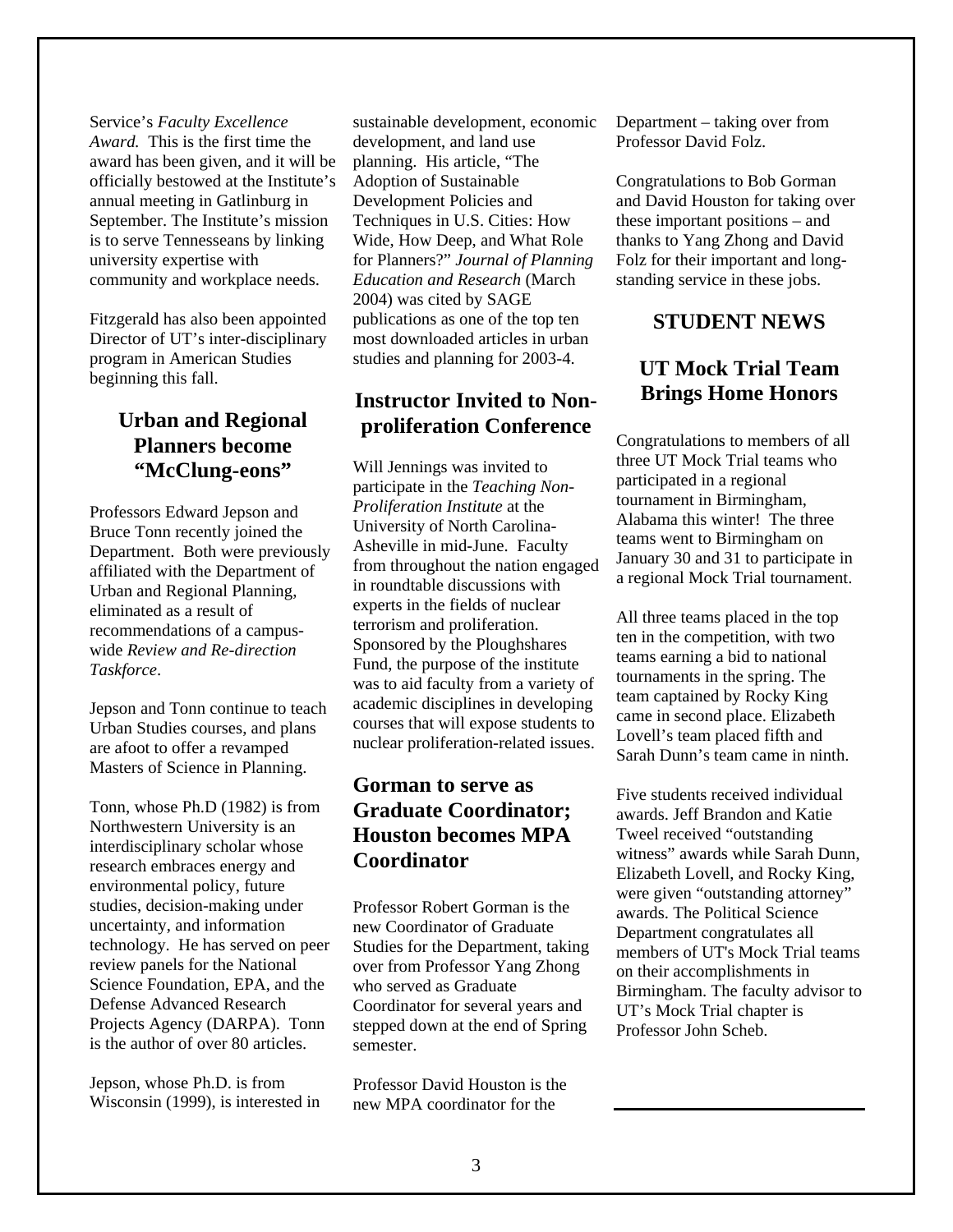#### **Grad Students Present Papers at ISA-Midwest**

As this newsletter went to press, two doctoral students - Troy Goodale and Kimberly Douglass – were notified that their proposals to present papers at the *International Studies Association's* Midwest annual meeting had been accepted.

Goodales's paper is titled: "Unilateral Enforcement of the Versailles Treaty: Lessons for Today?"

Douglass is presenting "The Value of Conflict: Post-Materialist Values and Environmental Conflict Resolution." The conference will be held in November in St. Louis.

Graduate students Ole Forsberg and Eric Smith will also be presenting papers at the ISA-Midwest meetings

#### **Internship News**

Joakim Daun is undertaking an internship with Citizens for Global Change in Washington, DC during fall 2004.

#### **Students Study Abroad this summer**

Political Science students Emily Briley, Keith Mars, Sarah Pevey, Chris Tilley, Justin Neal, and Joakim Daun participated in an intensive study abroad program through UT's Center for International Education June 15- July 10, 2004. The theme of this year's Transatlantic Summer Academy (TASA) was "Unilateral America? Multilateral Europe? Managing Divergence in Transatlantic Relations." Students

took part in lectures, seminars, and workshops about the May 2004 enlargement of the European Union and the opportunities and problems it may present for Europe and transatlantic relations.

While based at the University of Bonn, Germany, activities were scheduled at the Reichstag (the German Parliament), the European Parliament, the North Atlantic Alliance, the European Union, and NATO. These excursions enabled TASA students to meet with officials in Brussels, Berlin, and Strasbourg and to travel to Aachen, Dusseldorf, Cologne, Frankfurt am Oder and Lautenbach.

Briley, Mars, Pevey, Tilley and Neal received generous fellowships from UT to help defray the costs of travel, registration, tuition, and board while the McClure Fund provided support for Joakim Daun.

#### **Spring Banquet Honors Students, Faculty**

Several students and faculty were recognized at the Department's annual Pi Sigma Alpha/Political Science honors banquet held on April 22<sup>nd</sup> at Calhoun's on-the river. The annual banquet provides an opportunity for the department to showcase its outstanding students and for students to honor professors who have been instrumental in their success.

The following students were inducted into Pi Sigma Alpha, the national political science honorary:

Christin D. Cagle Jennie Caissie

Joakim Daun Deziree Elliott Evan Fitts Jordan Shields Smith Anne Marie Bennett

Undergraduate awards, which carry with them scholarship funds, were awarded as follows:

**Ruth Stephens Scholarship –** 

Keith Brakebill Jelena Lazic Samantha Powell

**Edgar G. Guenther Scholarship –**  Troy Weston

#### **James O. and Minnie Elliot Scholarship –**  Anne Marie Bennett

Cara Howe Jordan Shields Smith

**Ruth Stephens Award -**  Matthew Clint Martin

**Arnett A. Elliott Award -**  Natasha Bingham

**Vernon Iredell Award -**  Joakim Daun

Drs. James Gilchrist and April Morgan were co-named Pi Sigma Alpha Professor of the Year. Dr. Robert A. Gorman was named PSGSO Professor of the Year. Eric Smith won the David Mock Graduate Teacher of the Year Award

#### **Faculty and Student Publications**

\_\_\_\_\_\_\_\_\_\_\_\_\_\_\_\_\_\_\_\_\_\_\_\_\_\_\_

Mary Caprioli, "Feminist International Relations Theory and Quantitative Methodology: A Critical Analysis," *International Studies Review*, June 2004.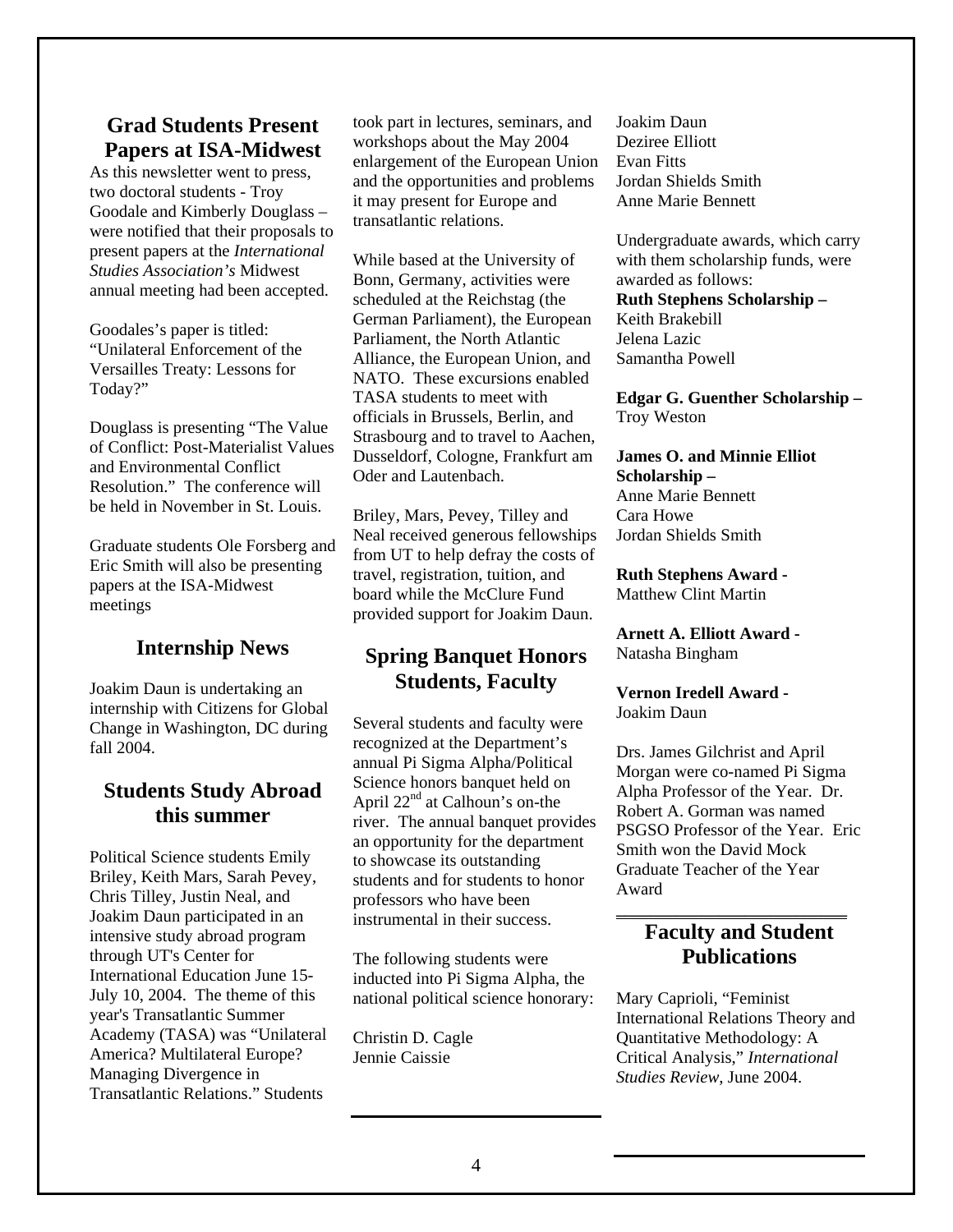Mary Caprioli, "Gender Equality and State Aggression: The Impact of Domestic Gender Equality on State First Use of Force," *International Interactions* 29 (3) 2003: 195-214.

States and Testing Their Interstate Conflict Behavior," European *s Journal of International Relation* Mary Caprioli (with Peter Trumbore), "Identifying Rogue 9 (3) 2003: 377-406.

Socrates," Classical Outlook. Martin Carcieri, "A Twenty First Century Intervention in the Trial of Summer 2003, v 80 (4).

Michigan Affirmative Action Cases and Public Personnel Decisions," Martin Carcieri, "The University of *Review of Public Personnel Administration*. Spring 2004: 70- 76.

Stewardship Ethics: Are There Utilitarianism for Water Resources Management? In P. Friederici (ed.). David Feldman, "Covenants, Categorical Imperatives, and Sound Alternatives to *Moving Waters: The Colorado River and the West*. University of Arizona Press, 2004.

**Transfers,"** *The Encyclopedia of* w *Water*. Edited by Jay H. Lehr. Ne David Feldman, "Water Supply Planning - Federal,' and "Water York: Wiley, 2004.

Environmental Initiatives in David Feldman (with Lyndsay Moseley), "Faith Based Appalachia: Connecting Faith, Environmental Concern, and Reform," *Worldviews - Environment, Culture, Religion* 7 (3) 2003: 236-261.

David Folz, "Service Qu ality and Benchmarking the Performance of Municipal Services," *Public dministration Review*. March/ *A* April 2004, Vol.64, No. 2: 175- 186.

Cities." American Review of Public ) *Administration*. (with Ed French David Folz, "Executive Behavior and Decision Making in Small U.S. (forthcoming).

and Management (with Bruce Tonn & Jean Peretz). (forthcoming). David Folz, "Explaining the Performance of Mature Municipal Solid Waste Recycling Programs" *Journal of Environmental Planning*

David Folz, 'The Hatch Act' in *Encyclopedia of American Civil Rights and Liberties*. ed. by John Scheb and Otis Stephens. Greenwood Press (forthcoming).

David Folz, "The Southern Baptist Convention" in *Encyclopedia of American Civil Rights and Liberties*. ed. by John Scheb and Otis Stephens. Greenwood Press (forthcoming).

(Summer), pp. 165-182. John M. Bruce, John A. Clark, Michael M. Gant and Linda M. Daugherty. 2003. "Tennessee: A Maturing Two-Part System." *American Review of Politics* 24

'Run with Congress'? The Electoral Loyalty," Legislative Studies Quarterly XXVII (August, 2003). Dan Lipinski (With William Blanco and Ryan Work), "What Happens When House Members Consequences of Institutional

Dan Lipinski, 'Senate Leadership,' in *Congress Reconsidered*, 8th

Edition. Washington, DC: CQ Press, 2004.

April Morgan "Defining National in *The Contemporary Law of War.* 2005, Ashgate (Forthcoming Publications). Interest in the War on Terrorism" Howard Hensel, editor.

Studies Perspectives 4 (November, April Morgan, "Toward a Global Theory of Mind," *International*  2003: 351-370.

April Morgan, (With Lucinda Peach and Colette Mazzucelli) *Ethics and Global Politics*, Kumarian Press, Fall, 2004.

Anthony Nownes, "The Population Lesbian Rights in the United States, *f* 1950-1998," *British Journal o olitical Science* 34: 49-67. *P* Ecology of Interest Group Formation: Mobilizing for Gay and

John Scheb, With William Lyons, Atomic Dog Publishing Co., 2003. *American Government: Politics and Political Culture*, 3rd edition,

John M. Scheb and John M. Scheb II, *American Criminal Law*, 3rd edition, Thomson/Wadsworth, 2003.

John M. Scheb and John M. Scheb II, *Criminal Procedure*, 5th edition, Thomson/Wadsworth, 2005.

Yang Zhong, "To Act or not to Act: Policy Implementation at County *China's Challenges in the Twenty*first Century (City University of and Township/Town Levels in China," in Joseph Cheng, ed., Hong Kong Press, 2003).

Yang Zhong, "Political Culture and Participation in Rural China: An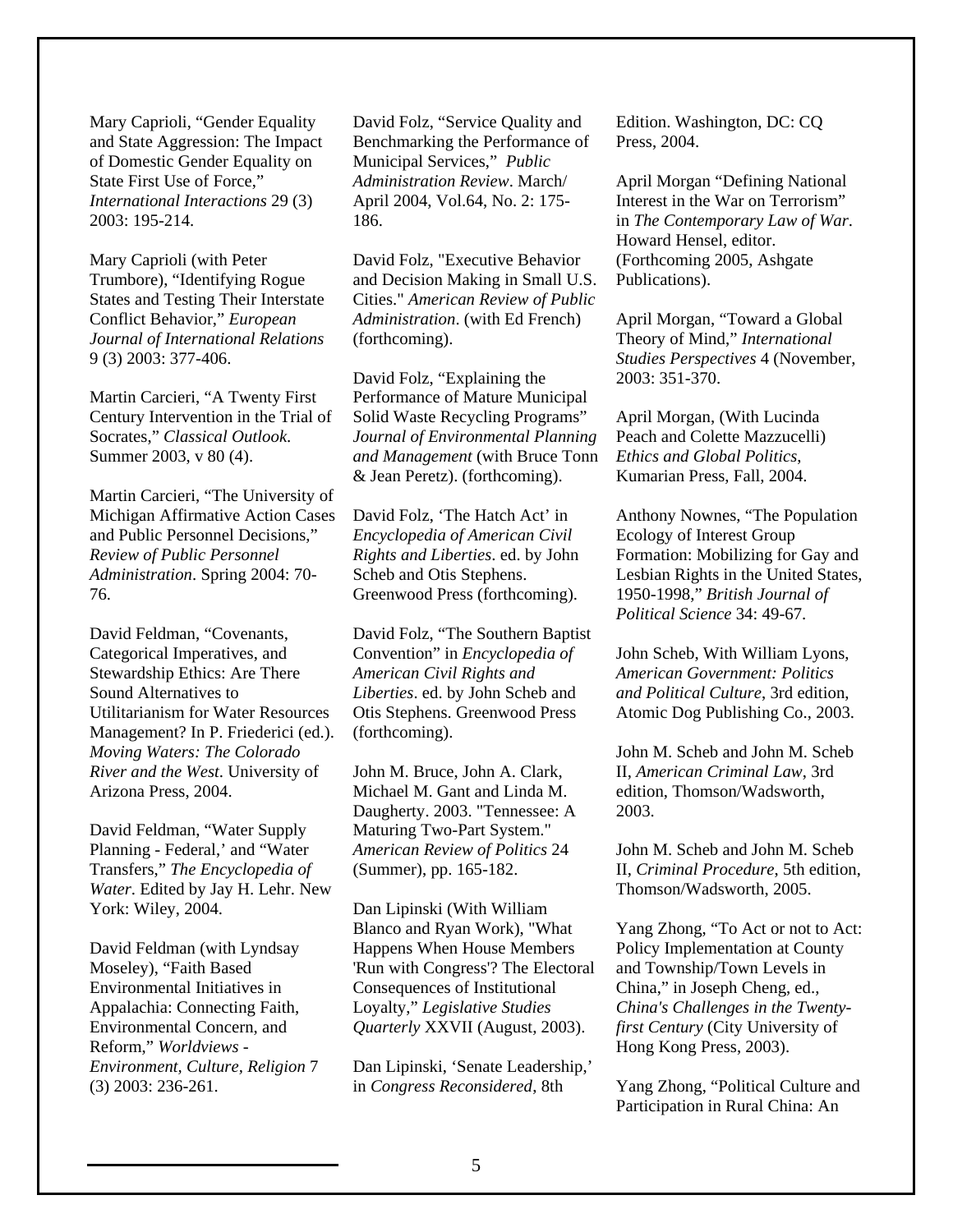Empirical Study," *PS: Political Science and Politics* Vol. XXXVI I, No. 3, July 2004. This arti cle was also featured on the *American* . website and *APSA's News Release Political Science Association's*

#### **Alumni News**

#### **MPA grads find challenges at UT's Law Enforcement Innovation Center (LEIC) -**

*Jarrett Hallcox, a spring 1999* MPA graduate, was recently Specialist for the National Forensic Science Institute – an affiliate of UT's LEIC. Jarrett is responsible Institute's training mission and the Public Safety Technology Alliance. appointed Forensic Training for day-to-day operations of the

preparing budgets for grant *Bill Kearney,* a fall 2003 MPA graduate, serves as Grant Writing Consultant at LEIC where he assists program managers in managing and auditing grants and proposals, contacts, and cooperative agreements.

Summer 2003 MPA grad Macel Coordinator at LEIC. His duties include assisting in development of a statewide curriculum for law enforcement officers and other *Ely* is Homeland Security Program local officials in Tennessee and planning, coordinating, & hosting training activities.

#### **Caissie wins Presidential Management Fellowship –**

<span id="page-5-0"></span>awarded a prestigious Presidential *Jennie Caissie* (MPA, 2004) was Management Fellowship, a

ationally competitive award made n will be working as a policy analyst available through the Office of Personnel Management. Jennie for the Internal Revenue Service in Atlanta, Georgia.

#### **Moseley works for DC-based global environmental NGO –**

Lyndsay F. Moseley (MPA, 2003) *National Religious Partnership for e Environment,* a Washington, *th* with churches and environmental 2004, Moseley also participated in the National Council of Churches' "Faith and Environment Fellowship is a program associate in the DC-based organization that works groups on grassroots education, outreach, and mobilizing of political support on behalf on measures to improve the environment. During summer program."

#### **o – Montenegr MPA grad nominated as Ambassador to Serbia and**

Michael C. Polt, (MPA, 1977) was nominated by President Bush to be U.S. Ambassador to Serbia and Montenegro this past February.

where he will matriculate this fall. **Eagle Scout Chris Stanford** has received a \$10,000 scholarship to the Appalachia School of Law, **Warters and Russell receive doctorates; begin their academic careers –** 

Congratulations to Brian Russell their doctorates this year. Brian was recently appointed Assistant Valdosta, Georgia, while Alissa was appointed Assistant Professor of Political Science at Francis and Alissa Warters who received Professor of Political Science at Valdosta State University in

Marion University in Florence, South Carolina.

# *SPECIAL INTERNSHIP EXPERIENCE REPORT*

*"IN A GREAT ENVIRONMENT TO WORK ON THE ENVIRONMENT*,"

By Eric Harkness, Science Advisory Board (SAB) Staff Office.

NOTE: The SAB is a group of scientists of diverse disciplines appointed by the Administrator o f EPA to advise the Ag ency on echnical science-rel ated issues. t The Staff Office coordinates and Committees and Panels. Harkness was also a recent Howard H. Baker . *Center for Public Policy Fellow* assists the various SAB

coordinating a meeting of 26 of the However, I could not lose sight of the presentations of expert analysis out session placing members of the Committee in EPA's shoes writing I'm always impressed to learn from a professor who has written the book on the class subject, so I became quite thrilled upon nation's leading scientists, some of whom have founded entirely new fields of study. Suddenly, people that have only spoken to me through books are debating and collaborating right before me. my task—taking notes for this Federal Advisory Committee on Valuing the Protection of Ecological Systems and Services (C-VPESS) to later compile the minutes for the meeting. For two intense days I listened intently to on the past seven years of EPA rulemaking, contributed in a break-